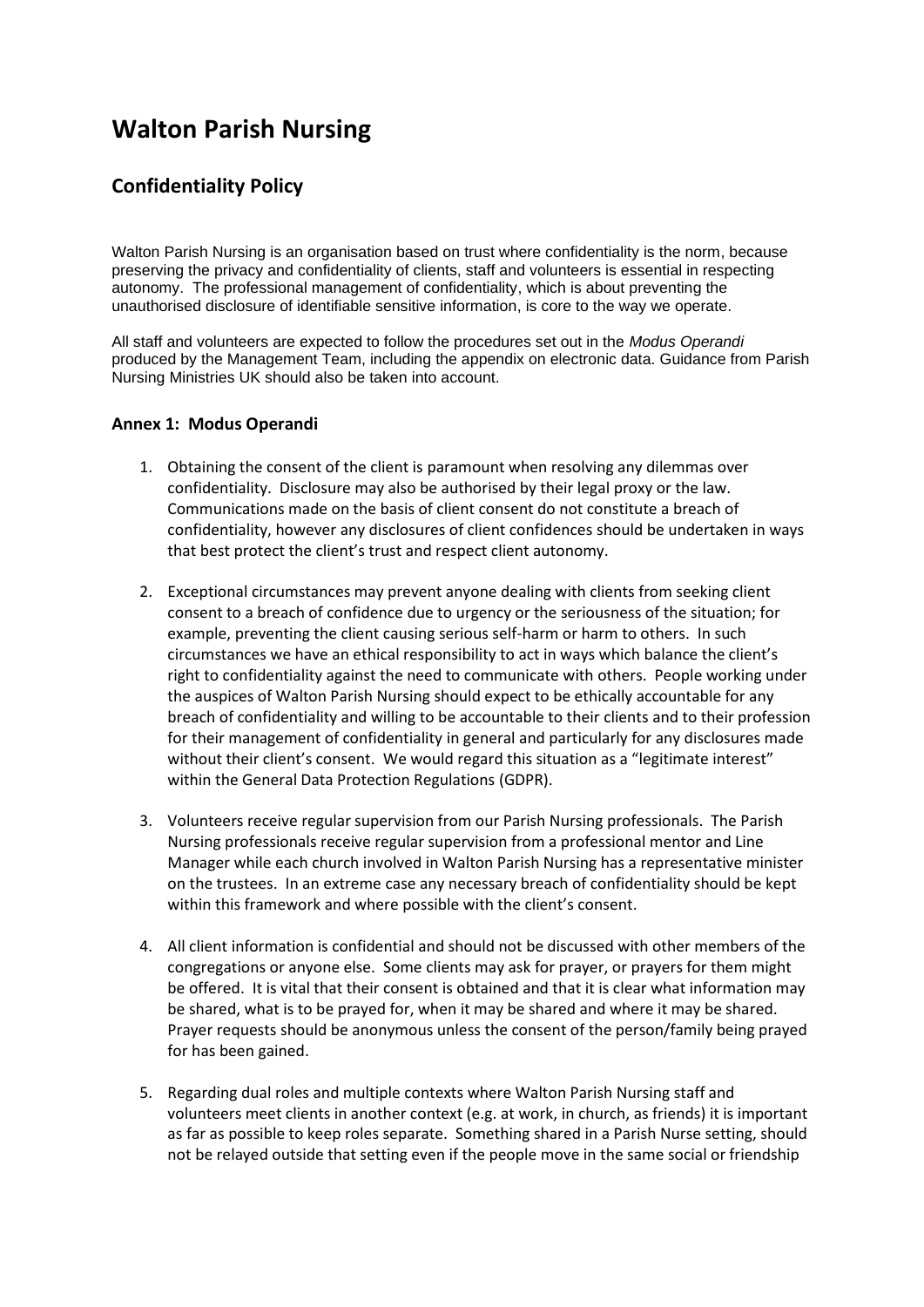circle.

- 6. The same principles should apply to any testimonies that clients agree to share. Photographs of clients may only be used with their consent.
- 7. Enquiries from other agencies and authorities, e.g. by telephone, must be referred to a member of staff in the Walton Parish Nursing team.
- 8. Clients' paper files and all relevant information are to be stored in a locked cabinet with only the Parish Nursing professionals having access. Notes are to be kept for seven years after the final entry and then destroyed. Clients may request removal of their records/data at any time.

For electronically stored data see Appendix A.

9. This policy applies both during and after a person's involvement with Walton Parish Nursing.